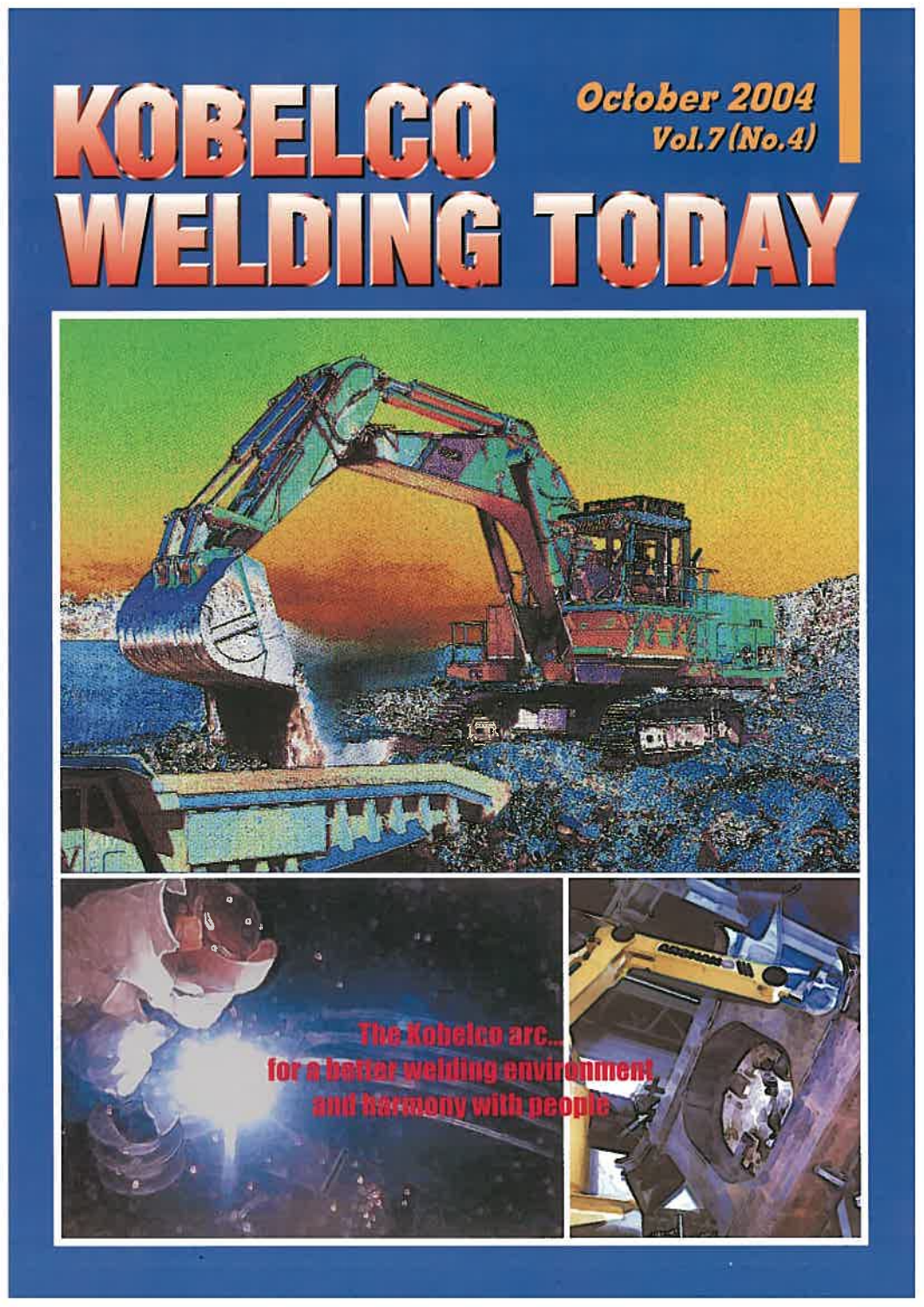# **A breakthrough in stainless steel sheet metal welding: DW-T308L (E308LT0-1/-4) DW-T309L (E309LT0-1/-4) DW-T316L (E316LT0-1/-4)**

It has been common to use a small diameter and more expensive solid and flux-cored wire (e.g. 0.9 mm

) for welding sheet metals of around 2-mm thickness at 150A or lower currents. This is because more convenient and inexpensive larger diameter wires (e.g. 1.2 mm ) were not suitable for welding sheet metals due to inferior arc stability at such a low welding current.

To accomplish the technically demanding challenge of using 1.2-mm flux-cored wire (FCW) with good arc stability at low welding currents, Kobe Steel has developed a new series of stainless steel FCWs: DW-T308L, DW-T309L and DW-T316L classified per AWS A5.22 as E308LT0-1/-4, E309LT0-1/-4 and E316LT0- 1/-4, respectively. The DW-T series FCWs offer the following outstanding performance with shielding gases of 100%CO2 and 75-80%Ar/bal.CO2. When the welding current is lower than 130 Amp,  $100\%$ CO<sub>2</sub> is strongly recommended to achieve the best performance.

(1) EXCELLENT ARC STABILITY with smooth molten droplet transfer generating very little spatter and fumes in a wide A-V range from 80-240A. This covers most of the A-V ranges for conventional 0.9 and 1.2 mm FCWs **Figure 1**.



Figure 1. DW-T FCWs offer a wide range of proper welding currents and arc voltages with excellent fillet weld profiles, covering the A-V ranges for conventional 0.9 and 1.2 mm FCWs

(2) SMALLER FILLET LEGS can be obtained by using higher welding speeds (**Figure 2**) due to excellent arc stability at low currents and voltages and higher deposition rates over conventional FCWs of 1.2 mm .

**Figure 3** shows typical applications of DW-T308L for 304L sheet metals.



Figure 2. DW-T FCWs offer smaller leg fillet welds in a wide range of welding speeds (Horizontal fillet welding, 100%CO2)



Figure 3. DW-T FCWs offer a wide range of applications in sheet metal welding of around 2-mm thick stainless steels

(3) FAILURE-FREE ARC RESTARTING enables more efficient intermittent welding without clipping off the wire end. This is because the solidified molten droplet at the tip of the wire after arc stopping can be smaller and covered by conductive slag.

(4) HIGHER DEPOSITION RATE contributes to higher welding speeds or, conversely, lower heat input for getting the same amount of deposited metal when compared with conventional FCWs **Figure 4.**



Figure 4. DW-T FCWs offer higher deposition rates over conventional DW stainless FCWs (wire size: 1.2 mm)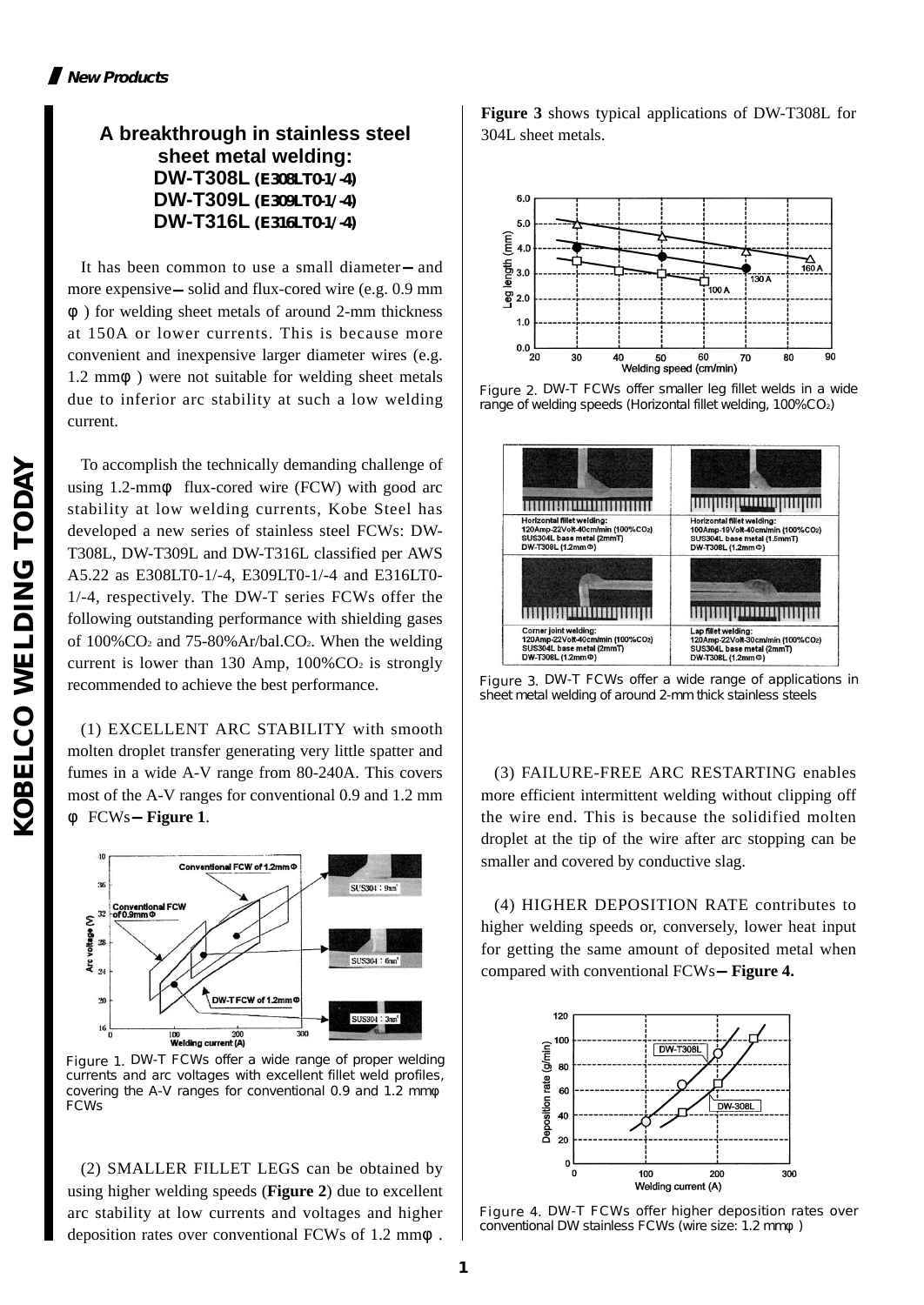# **Industrial materials shortage may last until the Beijing 2008 Olympic Games**

The Beijing ESSEN Welding Fair will be held from the 10th to 13th of this November in Beijing, China. The KOBELCO group, Kobe Steel and Kobe Welding of Tangshan (KWT), will exhibit the newest products including KWT-made MG-51T (AWS ER70S-6). We will do our best so that our exhibit will be attractive to and helpful for all the visitors to our booth. I**'m** also looking forward to seeing our valued customers and such longlasting business associates as the dear readers of KOBELCO WELDING TODAY in China.

I enjoyed watching the Athens 2004 Olympic Games on TV a few months ago. Most people worldwide seemed to be enjoying the Olympic Games, forgetting for a while the worrying nation-to-nation conflicts, domestic commotions and fearful terror. I wish that every country or area in the world could become as peaceful and safe as Greece. And I hope that in the next four years, the symbol of peace, the Olympic Games, will bring out real peace not only in Beijing but also around the globe.

Meanwhile, I am sure that Beijing will become in four years the biggest city in the world because China**'s** economy and population are growing so rapidly. Even now the Chinese economy is having a great effect on the global economies because of its consumption of a large amount of fundamental industrial products such as steel, concrete, lumber, and paper especially in preparation for the next Olympic Games. The booming Chinese economy may seriously affect the balance of supply and demand for certain raw materials and manufactured products. How to manage this booming economic environment is the largest issue for the Kobelco group companies, too, and it will be for the three or four years to come.

**Masakazu Tojo** General Manager International Operations Dept. Welding Company Kobe Steel, Ltd.





.<br>Lunch time at KWS's canteen

#### Canteen in KWS

Kobe Welding Singapore (KWS) is in Singapore, the island of perpetual summer, located to the south of the Malay Peninsula at the southernmost tip of the Eurasian Continent. Though it is such a small island that you can travel from east to west within an hour by car, it is a melting pot of many kinds of people and cultures, populated by Chinese, Malayan, Indian and other people. KWS itself has among its only 43 employees Singaporean Chinese, Malaysian Chinese, Indonesian, Indian, and Bengalese people. And here I am, a Japanese, contributing just a little more to the melting pot. Naturally, the canteen at the lunch time turns into still another melting pot**-b**ut of various gastronomic cultures. My highest recommendation? It is curry with chicken cooked by the Bangladeshi staff. They are generous enough to allow me to share it with them from time to time.

Reported by Harada, KWS



**2004**

*Contents*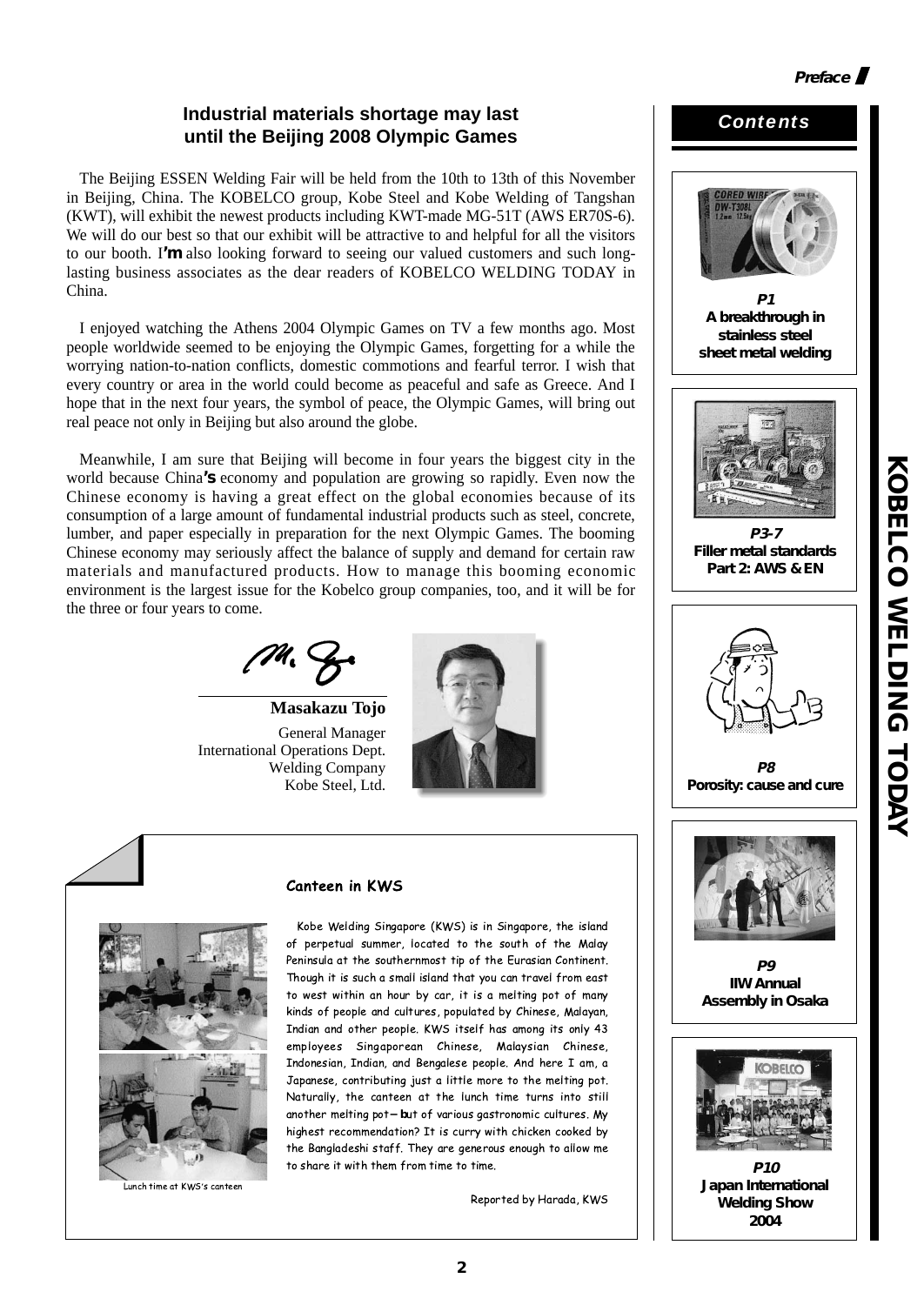# **Filler Metal Standards Part 2: AWS and EN STANDARDS**



In the second installment of a two-part article begun in the last issue, we summarize the AWS filler metal standards for gas metal arc welding (GMAW), gas tungsten arc welding (GTAW) and submerged arc welding (SAW), in relation to Kobelco brands. In addition, Part-2 describes the European Standard (EN standard) that prevail more widely in the newly expanded EU and other countries that trade with Europe. Finally, Part-2 also highlights the differences between the AWS and EN standards.

# **AWS classification systems of GMAW and GTAW wire specifications**

This section refers to the AWS classification systems for carbon steel and low-alloy steel solid wires, rods and metal-cored wires and for stainless steel and nickel alloy solid wires and rods which are used in GMAW and GTAW.

**A5.18:** Carbon steel solid wires are classified with the basic designation consisting of (1) minimum all-weldmetal (referred to as weld metal hereinafter) tensile strength and (2) wire chemical composition. Carbon steel metal-cored wires are classified with the basic designation comprised of (1) minimum weld metal tensile strength, (2) weld metal chemical composition, and (3) shielding gas. Both classifications can be suffixed with diffusible hydrogen designators similar to those specified in A5.1 and with the nuclear application designator (N). **Table 1** shows the chemical and mechanical requirements for extensively used classifications of solid wires and metal-cored wires.

|                             | Table 1. Chemical and mechanical properties and other |  |  |
|-----------------------------|-------------------------------------------------------|--|--|
| requirements (AWS A5.18-01) |                                                       |  |  |

| Classification | <b>ER70S-2</b> | <b>ER70S-6</b>  | <b>ER70S-G</b>   | E70C-6C<br>$E70C-6M$       |
|----------------|----------------|-----------------|------------------|----------------------------|
| Type of wire   |                | Solid $(1)$     |                  | Metal-cored <sup>(2)</sup> |
| $C(\%)$        | $0.07$ max     | $0.06 - 0.15$   |                  | $0.12 \,\mathrm{max}$      |
| M              | $0.90 - 1.40$  | 1.40-1.85       |                  | $1.75$ max                 |
| Si             | $0.40 - 0.70$  | $0.80 - 1.15$   |                  | $0.90$ max                 |
| Cu             | $0.50$ max     | $0.50$ max      | (3)              | $0.50$ max                 |
| Τi             | $0.05 - 0.15$  |                 |                  | Total content of           |
| Zr             | $0.02 - 0.12$  |                 |                  | Ni. Cr. Mo and V:          |
| AI             | $0.05 - 0.15$  |                 |                  | $10.50$ max $^{(4)}$       |
| TS (ksi)       |                |                 | 70 min           |                            |
| 0.2% OS (ksi)  |                |                 | 58 min           |                            |
| EI $(\%)$      |                |                 | $22 \text{ min}$ |                            |
| IV             | $27J$ at       | $20^{\circ}$ F  | (3)              | 27J at<br>$20^{\circ}$ F   |
| Shielding gas  |                | CO <sub>2</sub> | (3)              | (5)                        |

Note (1) Chemical requirements are for solid wire and mechanical properties are for weld metal�

(2) Chemical and mechanical requirements are for weld metal�

(3) As agreed to between purchaser and supplier. The chemical composition shall have no intentional addition of Ni, Cr, Mo and V.

(4) Ni: 0.50% max, Cr: 0.20% max, Mo: 0.30% max, V: 0.08% max�

(5) E70C-6C: CO2; E70C-6M: 75-80%Ar/bal CO2

**A5.28:** Low alloy steel solid and metal-cored wires are classified, respectively, with designations similar to those of A5.18. There are also optional suffixes for diffusible hydrogen designators (H16, H8, or H4), which are similar to those specified in A5.1, plus the H2 grade. **Table 2** shows the requirements for some classifications for widely used solid wires and metal-cored wires.

Table 2. Chemical and mechanical properties and other requirements (AWS A5.28-96)

| Classification ER80S-B2 ER90S-B3 ER90S-B9 ER70S-G |             |               |                                         |        | E80C-G      |
|---------------------------------------------------|-------------|---------------|-----------------------------------------|--------|-------------|
| Type of wire                                      |             |               | Solid                                   |        | Metal-cored |
| $C(\%)$                                           |             | $0.07 - 0.12$ | $0.07 - 0.13$                           |        |             |
| Mn                                                |             | $0.40 - 0.70$ | $1.25$ max                              |        |             |
| Si                                                |             | $0.40 - 0.70$ | $0.15 - 0.30$                           |        |             |
| Cr                                                |             |               | $1.20 - 1.50$ 2.30-2.70 8.00-9.50       | (3)    | (3)         |
| Mo                                                |             |               | $0.40 - 0.65 + 0.90 - 1.20$ ; 0.80-1.10 |        |             |
| Ni                                                |             | $0.20$ max    | $1.00$ max                              |        |             |
| v                                                 |             |               | $0.15 - 0.25$                           |        |             |
| TS (ksi)                                          | 80 min      |               | 90 min                                  | 70 min | 80 min      |
| 0.2% OS (ksi)                                     | 68 min      | 78 min        | 60 min                                  | (3)    | (3)         |
| EI(%)                                             | $19$ min    | 17 min        | 16 min                                  |        |             |
| <b>PWHT</b>                                       |             |               | 1150± 25'1275± 25' 1375± 25             | (3)    | (3)         |
| $(F \times h)$                                    | $\times$ 1h | $\times$ 1h   | $\times$ 1h                             |        |             |
| Shielding gas                                     |             | Ar/1-5% $O2$  | $Ar/5\%CO2$                             | (3)    | (3)         |
| .                                                 |             |               | .                                       | .      |             |

Note (1) Chemical requirements are for solid wire and mechanical properties are for weld metal�

Chemical and mechanical requirements are for weld metal (3) As agreed to between purchaser and supplier. The chemical composition must have as a minimum of one or more of the

following: 0.50%Ni, 0.30%Cr, and 0.20%Mo.

**A5.9:** Stainless steel solid wires and rods are classified according to their chemical composition. The chemical composition of the filler metal is identified by a series of numbers and, in some cases, chemical symbols such as Mo and Si as well as the letter L (for low carbon type) and H (for high carbon type). Chemical symbols are used to designate modifications of basic alloy types, e.g. ER309LMo for Mo-bearing ER309L filler metal. **Table 3** shows the chemical requirements for extensively used stainless steel filler metals.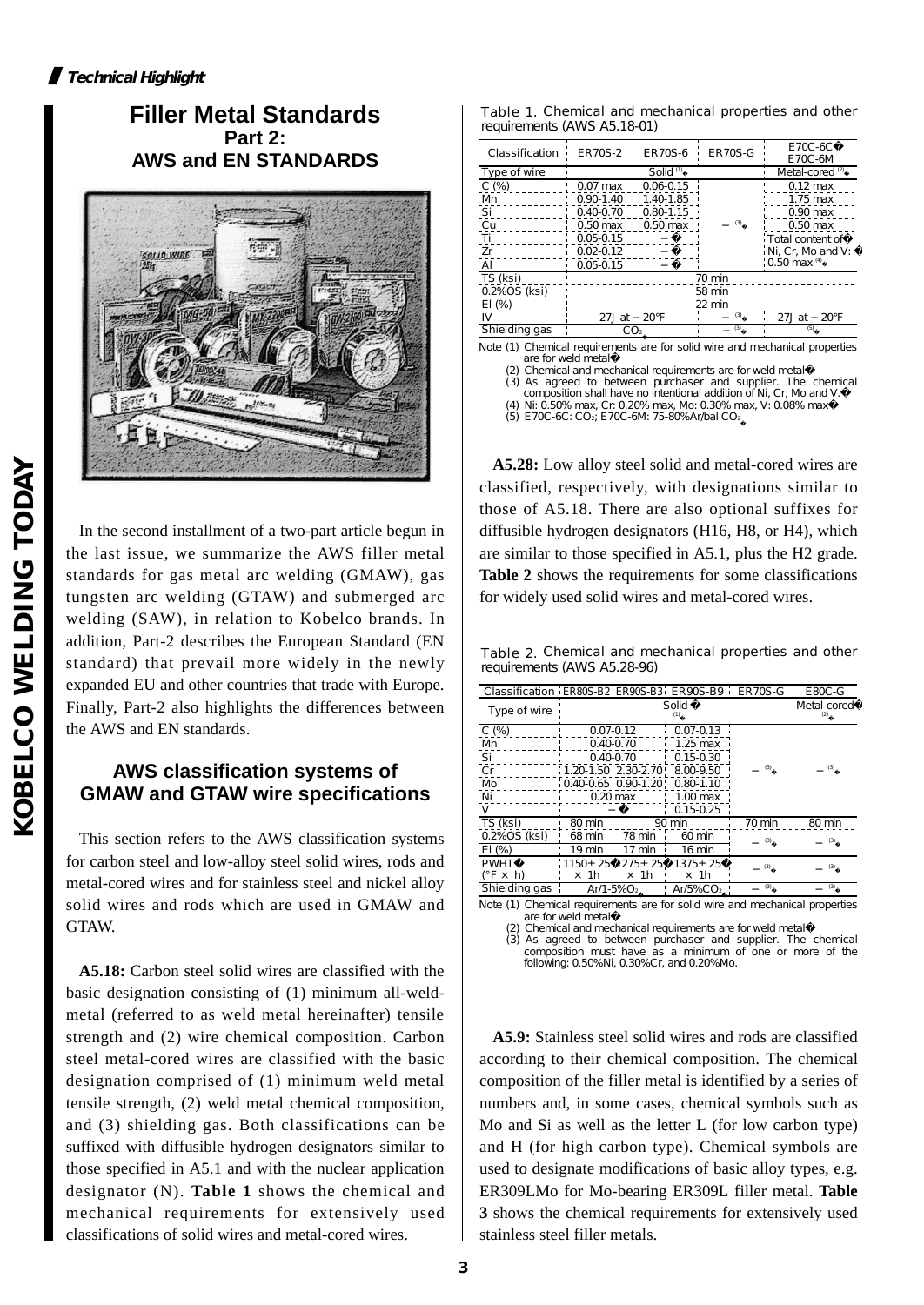Table 3. Chemical requirements for stainless steel solid wires and rods (AWS  $A5.9-93$ ) <sup>(1)</sup>

| Class. |                              |            | ER308 ER308L ER309L ER309LMb ER316 ER316L |                       |            |
|--------|------------------------------|------------|-------------------------------------------|-----------------------|------------|
| C(% )  | $0.08$ max $0.03$ max $0.03$ |            | $0.03$ max                                | $0.08$ max $0.03$ max |            |
| Сr     |                              | 19.5-22.0  | 23.0-25.0                                 |                       | 180-200    |
| Ni     |                              | $90-110$   | 12.0-14.0                                 |                       | 11 $0.140$ |
| Mo     |                              | $0.75$ max |                                           | 20-30                 |            |
| Mn     |                              |            | 1.0-2.5                                   |                       |            |
| -Si    |                              |            | 0.30-0.65                                 |                       |            |

Note (1) The other elements, excluding iron, shall not exceed 0.50%.

**A5.14:** Nickel and nickel alloy solid wires and rods are classified according to their chemical composition. The chemical symbol **"**Ni**"** appears in the designations immediately after the **"**ER**"** (for Electrode or Rod) as a means of identifying the filler metal as a nickel-based alloy. The other symbols such as Cr and Mo in the designations are intended to group the filler metals according to their principal alloying elements. The individual designations are made up of these symbols plus a number at the end of the designation (ERNiMo-8 and ERNiMo-9, for example). These numbers separate one composition from another within a group. **Table 4** shows the chemical requirements for the nickel alloy filler metals that are used extensively.

Table 4. Chemical requirements for nickel alloy solid wires and rods (A5.14-97)

| Class.                     | <b>ERNiCr-3</b>       | <b>ERNIMD-8</b>       | <b>ERNiCrMb-3</b>     | <b>ERNiCrMp-4</b>  |
|----------------------------|-----------------------|-----------------------|-----------------------|--------------------|
| C(% )                      | $0.10 \,\mathrm{max}$ | $0.10 \,\mathrm{max}$ | $0.10 \,\mathrm{max}$ | $0.02$ max         |
| Mn.                        | 25-35                 | 1.0 <sub>max</sub>    | $0.50$ max            | 1.0 <sub>max</sub> |
| Fe                         | 3.0 <sub>max</sub>    | $10.0$ max            | $5.0$ max             | 4.0-7.0            |
| Si                         | $0.50$ max            | $0.50$ max            | $0.50$ max            | $0.08$ max         |
| Cu                         | $0.50$ max            | $0.50$ max            | $0.50$ max            | $0.50$ max         |
| (1)<br>Ni                  | 67.0 min              | 60.0 min              | 58.0 min              | Bal.               |
| Co                         | $^{(2)}$              |                       |                       | $2.5$ max          |
| AI                         |                       |                       | $0.40$ max            |                    |
| Τi                         | $0.75$ max            |                       | $0.40$ max            |                    |
| Cr                         | 18.0-22.0             | $0.5 - 3.5$           | 20.0-23.0             | 14.5-16.5          |
| <b>N<sub>b</sub></b><br>Тa | $2.0 - 3.0$           |                       | 3.15-4.15             |                    |
| M <sub>o</sub>             |                       | 18.0-21.0             | 8.0-10.0              | 15.0-17.0          |
| $\mathcal{L}$              |                       |                       |                       | $0.35$ max         |
| W                          |                       | $2.0 - 4.0$           |                       | $3.0 - 4.5$        |

Note (1) Includes incidental cobalt�

(2) Co is 0.12% max when specified

# **AWS classification systems of SAW wire specifications**

The classifications for stainless steel and nickel alloy wires discussed above are also used for SAW with properly designed fluxes. This section describes the AWS classification systems for carbon steel and lowalloy steel solid wires and fluxes for SAW.

**A5.17:** SAW flux-wire combinations for carbon steels are classified with designations consisting of (1) weld metal minimum tensile strength, (2) postweld heat treatment condition (**"**A**"**for as-welded,**"**P**"**for postweld heat treated), (3) the temperature at or above which the

weld metal meets the impact requirement, and (4) the classification of the wire combined with the flux. **Table 5** shows the chemical requirements for solid wires and the mechanical properties of weld metals deposited with flux-wire combinations used widely for mild steels and 490-MPa class high strength steels.

Table 5. Chemical requirements for solid wires and mechanical properties of flux-wire combined weld metal for SAW (A5.17-97)

| Wire class. $(1)(2)(3)$      | EL8                        | <b>EL12</b>          | EM12K                                   | <b>EH14</b>           |
|------------------------------|----------------------------|----------------------|-----------------------------------------|-----------------------|
| C(% )                        | $0.10 \,\mathrm{max}$      | $0.04 - 0.14$        | $0.05 - 0.15$                           | $0.10 - 0.20$         |
| Mn                           |                            | $0.25 - 0.60$        | $0.80 - 1.25$                           | 1.70-2.20             |
| Si                           | 0.07 max                   | $0.10$ max           | $0.10 - 0.35$                           | $0.10 \,\mathrm{max}$ |
| Cu                           | $0.35$ max                 |                      |                                         |                       |
| Flux-wire combined<br>class. |                            |                      | F7AOEH14 F7A2-EH14 F7A4-EM12K F7P6-EH14 |                       |
|                              |                            |                      |                                         |                       |
| TS (ksi)                     |                            |                      | 70-95                                   |                       |
| 0.2% OS (ksi)                |                            |                      | 58 min                                  |                       |
| $EI$ (%)                     |                            |                      | $22 \text{ min}$                        |                       |
| Av. IV $(ft-lb)$             | $20 \text{ min}$<br>at O°F | 20 min<br>at $20$ °F | 20 min<br>$40^{\circ}F$<br>at           | 20 min<br>60 °F<br>at |
| PWHT $(°F \times h)$         |                            | As-welded            |                                         | $1150 + 25 \times 1$  |

Note (1) L, Mand H indicate Mn levels (L: low, M: medium, H: high)<br>(2) 8, 12 and 14 indicate the nominal C content (0.08, 0.12 and 0.14%) (3) K indicates that the wire is made from Si-killed steel

**A5.23:** SAW flux-wire combinations for low-alloy steels are classified with designators that combine (1) weld metal minimum tensile strength, (2) postweld heat treatment condition (**"**A**"** for as-welded, **"**P**"** for postweld heat treated), (3) the temperature at or above which the weld metal meets the impact requirement, (4) the classification of the wire combined with the flux, and (5) weld metal chemistry. **Table 6** shows the chemical requirements for solid wires and weld metals and the mechanical properties of weld metals deposited with flux-wire combinations used widely for low-temperature and heat-resistant low-alloy steels.

Table 6. Chemical requirements for solid wires and weld metals and mechanical properties of flux-wire combined weld metals for SAW (A5.23-97)

| Wire class. EA3                                                                                                                                                                                                                                                                                                                                                                                                                                                     |                                      | r.                            | EA4                              | ENi3                        |                                                      | ЕG               |
|---------------------------------------------------------------------------------------------------------------------------------------------------------------------------------------------------------------------------------------------------------------------------------------------------------------------------------------------------------------------------------------------------------------------------------------------------------------------|--------------------------------------|-------------------------------|----------------------------------|-----------------------------|------------------------------------------------------|------------------|
| $C(%)$ i                                                                                                                                                                                                                                                                                                                                                                                                                                                            |                                      | $0.05 - 0.17$                 | 0.05-0.15                        | $\frac{1}{2}$ 0.13 max      |                                                      |                  |
|                                                                                                                                                                                                                                                                                                                                                                                                                                                                     |                                      |                               | Mn 1.65-2.20 1.20-1.70 0.60-1.20 |                             |                                                      |                  |
| Si 2005-0.30                                                                                                                                                                                                                                                                                                                                                                                                                                                        |                                      |                               |                                  |                             |                                                      |                  |
| Mo                                                                                                                                                                                                                                                                                                                                                                                                                                                                  | _______________0.45-0.65             |                               |                                  |                             |                                                      | Not<br>specified |
| $\overline{C}$ r                                                                                                                                                                                                                                                                                                                                                                                                                                                    |                                      |                               |                                  | $0.15$ max                  |                                                      |                  |
| Ni_                                                                                                                                                                                                                                                                                                                                                                                                                                                                 |                                      |                               |                                  | $13.10 - 3.80$              |                                                      |                  |
| Cu                                                                                                                                                                                                                                                                                                                                                                                                                                                                  |                                      |                               | $0.35$ max                       |                             |                                                      |                  |
| Weld metal<br>class.                                                                                                                                                                                                                                                                                                                                                                                                                                                | A3                                   | A4                            | <b>B2</b>                        | <b>B3</b>                   | Ni3                                                  | G                |
| C (%) 0.15 max 0.05-0.15 0.12 max                                                                                                                                                                                                                                                                                                                                                                                                                                   |                                      |                               |                                  |                             |                                                      |                  |
| Mn 210 max 1.60 max 1.20 max 1.6 max                                                                                                                                                                                                                                                                                                                                                                                                                                |                                      |                               |                                  |                             |                                                      |                  |
| Si and a structure                                                                                                                                                                                                                                                                                                                                                                                                                                                  | <u>.</u>                             |                               | 0.80 max                         |                             |                                                      |                  |
| Mo                                                                                                                                                                                                                                                                                                                                                                                                                                                                  | - - - - - - - - - - - - - 9 <u>.</u> |                               |                                  | $0.40 - 0.65$ $0.90 - 1.20$ |                                                      | Not<br>specified |
| Cr                                                                                                                                                                                                                                                                                                                                                                                                                                                                  |                                      |                               |                                  |                             | 1.00-1.50 2.00-2.50 0.15 max                         |                  |
| Ni                                                                                                                                                                                                                                                                                                                                                                                                                                                                  |                                      |                               |                                  |                             | $.280 - 3.80$                                        |                  |
| Cu                                                                                                                                                                                                                                                                                                                                                                                                                                                                  |                                      |                               | $0.35$ max                       |                             |                                                      |                  |
| <b>Flux-wire</b><br>combined<br>class.                                                                                                                                                                                                                                                                                                                                                                                                                              |                                      | F7P15 F8A4<br>ENi3-Ni3 EA4-A4 | F8P4- F8P2-                      | $EAA-AA$ $EG-B2$            | F9P2<br>EG-B3                                        | F9P4<br>∙ EG-G   |
| TS (ksi) 70-95                                                                                                                                                                                                                                                                                                                                                                                                                                                      |                                      | . . <b>.</b>                  | 80-100                           | . L .                       | 90-110                                               |                  |
| 0.2% OS (ksi); 58 min                                                                                                                                                                                                                                                                                                                                                                                                                                               |                                      | -------- <sub>-</sub> 68 min  |                                  |                             | . 78 min                                             |                  |
| $EI(\%)$                                                                                                                                                                                                                                                                                                                                                                                                                                                            | $\frac{1}{2}$ 22 min                 |                               | 20 min                           |                             | 17 min                                               |                  |
| Av. IV (ft-Ib) $20 \text{ min at } 20 \text{ min at } 20 \text{ min at } 20 \text{ min at } 20 \text{ min at } 20 \text{ min at } 20 \text{ min at } 20 \text{ min at } 20 \text{ min at } 20 \text{ min at } 20 \text{ min at } 20 \text{ min at } 20 \text{ min at } 20 \text{ min at } 20 \text{ min at } 20 \text{ min at } 20 \text{ min at } 20 \text{ min at } 20 \text{ min at } 20 \text{ min at } 20 \text{ min at } 20 \text{ min at } 20 \text{ min at$ |                                      |                               |                                  |                             | 150°F¦ 40°F + 40°F + 20°F + 20°F + 40°F              |                  |
| PWHT(°F × h)                                                                                                                                                                                                                                                                                                                                                                                                                                                        | $1150 + 25$<br>$\times$ 1            |                               | $\times$ 1 $\pm$                 |                             | As-weld 1150± 25 1275± 25 1275± 25 Not<br>$\times$ 1 | specified        |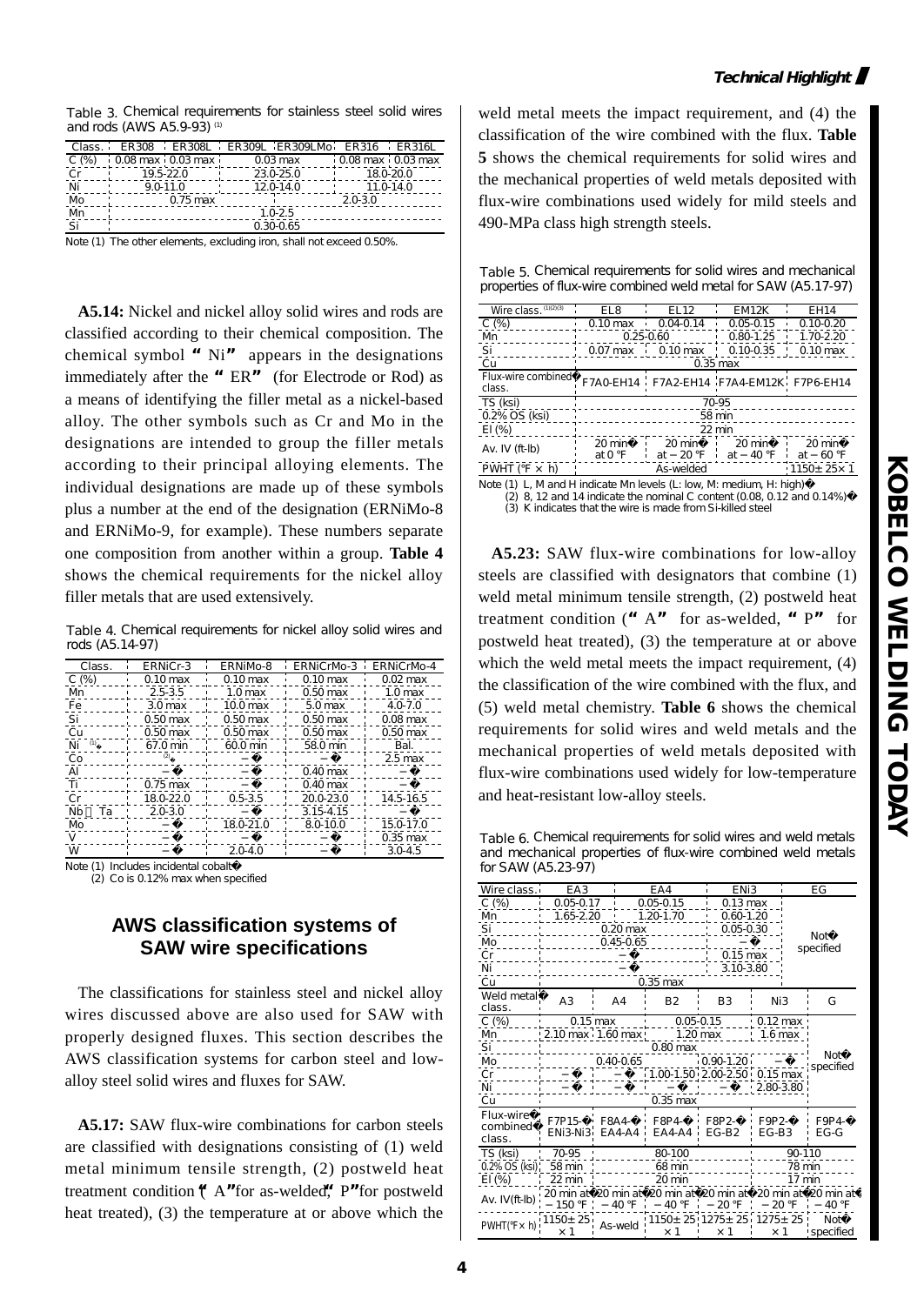# **Outline of EN standards for welding consumables**

The EN standards are developed and published by the European Committee for Standardization (CEN) after obtaining the agreement by voting of the CEN members of the national standard bodies of the European countries. Once an EN standard has been established, it will be published in three official versions (English, French, and German). In addition, a version in any other languages translated under the authority of a CEN member and notified to the Management Center has the same status as the official versions, and can be used as a national standard without any alteration. **Table 7** shows a summary of the EN standards for welding consumables published today.

Table 7. A summary of current EN standards for welding consumables

| Welding<br>consumables <sup>(1)</sup> |                                                                                     | Steels Non-alloy<br>& fine-<br>grain<br>steels | High<br>strength<br>steels | Creep-<br>resisting<br>steels | Stainless<br>& heat-<br>resisting<br>steels |
|---------------------------------------|-------------------------------------------------------------------------------------|------------------------------------------------|----------------------------|-------------------------------|---------------------------------------------|
| Covered electrodes<br>for MMAW        |                                                                                     | EN 499<br>(1994)                               | EN 757<br>(1997)           | FN 1599<br>(1997)             | <b>FN 1600</b><br>(1997)                    |
| <b>MAW</b>                            | Tubular cored wires for                                                             | EN 758<br>(1997)                               | EN 12535<br>(2000)         | EN 12071<br>(1999)            | EN 12073<br>(1999)                          |
| Solid wires<br>for GSAW               |                                                                                     | EN 440<br>(1994)                               | EN 12534                   | EN 12070<br>(1999)            | FN 12072<br>(1999)                          |
| Rods and solid wires for<br>TIGW      |                                                                                     | EN 1668<br>(1997)                              | (1999)                     |                               |                                             |
|                                       | Solid wires                                                                         |                                                |                            |                               |                                             |
| for SAW                               | Solid wire-flux<br>combinations<br>and tubular!<br>cored wire-flux!<br>combinations | EN 756<br>(2004)                               | EN 14295<br>(2003)         |                               |                                             |
|                                       | Fluxes                                                                              |                                                |                            | EN 760 (1996)                 |                                             |

Note (1) MMAW: manual metal arc welding, MAW: metal arc welding, GSAW: gas-shielded arc welding, TIGW: tungsten inert gas welding, SAW: submerged arc welding

# **Differences between the EN and AWS standards**

The EN standards for classifying welding consumables differ from the AWS standards in several respects: (1) grouping of applicable steels, (2) tolerability in the designation system, (3) chemistry designators, (4) tensile test specimen gauge length, (5) principle of strength design, (6) units system, and (7) official standard version.

## **(1) Grouping of applicable steels**

The AWS and EN standards for welding consumables are prepared for particular groups of applicable metals for which a particular welding consumable can be used. As shown in **Table 8**, the grouping is different between the AWS and EN standards. This must be noted when you classify a particular welding consumable and select an appropriate welding consumable according to the AWS or EN standard.

Table 8. A comparison of the grouping of applicable steels for welding consumables between AWS and EN standards

| <b>AWS</b>                   | Carbon                            | Low-alloy steels           |                              | <b>Stainless</b>                                   |
|------------------------------|-----------------------------------|----------------------------|------------------------------|----------------------------------------------------|
| <b>Standard</b>              | steels                            |                            |                              | steels                                             |
| <b>FN</b><br><b>Standard</b> | Non-alloy<br>fine-grain<br>steels | High<br>strength<br>steels | Creep-<br>resisting<br>steel | <b>Stainless</b><br>& heat-<br>resisting<br>steels |

## **(2) Tolerability in the designation system**

For exampled, as recognized in A5.20 (refer to Part 1 of this article) for carbon steel flux-cored wires for FCAW, the AWS standard specifies a particular filler metal classification with specific chemical composition, mechanical properties, welding positions, and type of cored flux, although users can select optional designators in terms of shielding gas composition, extra impact toughness and diffusible hydrogen content.

By contrast, as shown in **Table 9**, EN 758 for tubular cored wires for MAW allows users to compose an appropriate classification designation for a particular welding consumable by choosing several designators from among individual groups of specified chemical compositions, mechanical properties, welding positions, type of cored flux, shielding gas compositions, and diffusible hydrogen levels. In this respect the EN standard has a higher tolerability in the classification system as compared with the AWS standard.

# **(3) Chemistry designator**

As observed in A5.22 (refer to Part 1 of this article) for stainless steel flux-cored wires for FCAW, the AWS standard specifies the chemistry of the weld metal with a series of numbers such as 308 for the nominal main chemistry of 19%Cr-9%Ni.

In contrast to this, as shown in **Table 10**, EN 12073 specifies a set of numbers representing the nominal content of main elements for the same type of austenitic stainless steel tubular cored wire for MAW.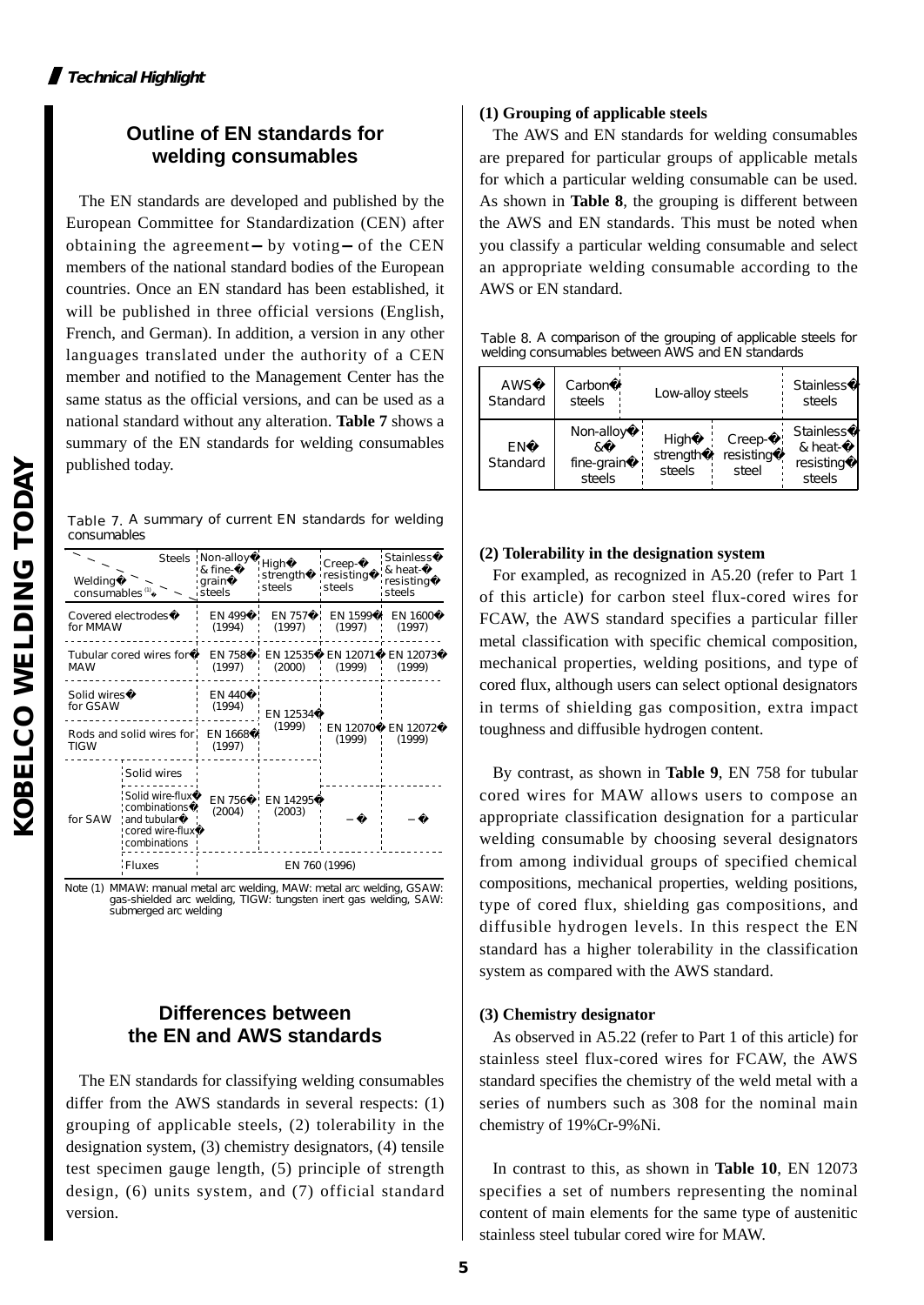Table 9. The classification system of EN 758 Tubular cored electrodes for metal arc welding with or without a gas shield of non-alloy and fine-grain steels

|     | EN 758 - T $\Box$          |
|-----|----------------------------|
| Fx. | EN 758-T 46 3 1Ni B M 4 H5 |

T: Designates tubular cored electrodes for metal arc welding� : Yield strength and related requirements

(a) Yield strength of weld metal for multiple-layer welding

| Symbol | Yield<br>strength or<br>0.2% proof<br>strength Min.<br>(N/mm <sup>2</sup> ) | Tensile<br>strength<br>(N/mm <sup>2</sup> ) | Elongation<br>(L=5D)<br>Mn. |
|--------|-----------------------------------------------------------------------------|---------------------------------------------|-----------------------------|
| 35     | 355                                                                         | 570<br>44O                                  | 22                          |
| 38     | 380                                                                         | - 600<br>470                                | 20                          |
| 42     | 420                                                                         | -640<br>500                                 | 20                          |
| 46     | 460                                                                         | 680<br>530                                  | 20                          |
| 50     | 500                                                                         | 720<br>560                                  | 18                          |

(b) Yield strength of weld joint for single pass welding

| Symbol | Yield strength of<br>base metal<br>Mn.<br>(N/mm <sup>2</sup> ) | Tensile strength of<br>weld joint<br>Mn.<br>(N/mm <sup>2</sup> ) |
|--------|----------------------------------------------------------------|------------------------------------------------------------------|
| 3T     | 355                                                            | 470                                                              |
| ΔT     | 420                                                            | 520                                                              |
|        |                                                                |                                                                  |

: Impact value of weld metal or weld joint

| Symbol | Test<br>temp. | Impact absorbed energy<br>Mn.<br>$\left( \cup \right)$ |
|--------|---------------|--------------------------------------------------------|
| Z      | Not required  |                                                        |
|        | 20            |                                                        |
|        |               |                                                        |
| 2      | 20            |                                                        |
| 3      | 30            | Average 47                                             |
|        | 40            |                                                        |
| 5      | 50            |                                                        |
|        | 60            |                                                        |

: Chemical composition of weld metal

| Symbol    | Chemical composition <sup>(1)</sup><br>$(\%)$ |             |             |  |  |  |  |
|-----------|-----------------------------------------------|-------------|-------------|--|--|--|--|
|           | Mn                                            | Νi          | Mb          |  |  |  |  |
| No symbol | 2.0                                           |             |             |  |  |  |  |
| Mo        | 1.4                                           |             | $0.3 - 0.6$ |  |  |  |  |
| MnMo      | $1.4 - 2.0$                                   |             | 0.3-0.6     |  |  |  |  |
| 1Ni       | 1.4                                           | $0.6 - 1.2$ |             |  |  |  |  |
| 1.5Ni     | 1.6                                           | $1.2 - 1.8$ |             |  |  |  |  |
| 2Ni       | 1.4                                           | $1.8 - 2.6$ |             |  |  |  |  |
| 3Ni       | 1.4                                           | $2.6 - 3.8$ |             |  |  |  |  |
| Mn1Ni     | $1.4 - 2.0$                                   | $0.6 - 1.2$ |             |  |  |  |  |
| 1NiMo     | 1.4                                           | $0.6 - 1.2$ | $0.3 - 0.6$ |  |  |  |  |
| 7         | Any other agreed composition                  |             |             |  |  |  |  |

Note: (1) Single values are maximum.

Where no specification, Mo 0.2%,<br>Ni 0.5%, Cr 0.2%, V 0.08%, Nb 0.05%,

Cu 0.3%, and for self-shielded wires, Al 2.0%

: Type of cored flux and slag

| Symbol | <b>Features</b>                       | Type of<br>welding  | Shielding<br>qas |  |
|--------|---------------------------------------|---------------------|------------------|--|
| R      | Rutile.<br>Slow-freezing slag         | Single              |                  |  |
| Þ      | Rutile.<br>Fast-freezing slag         | pass or<br>multiple | Required         |  |
| B      | Basic                                 | pass                |                  |  |
| M      | Metal powder                          |                     |                  |  |
| V      | Rutile or basic<br>Fluoride           | Single<br>pass      |                  |  |
| W      | Basic Fluoride.<br>Slow-freezing slag | Single<br>pass or   | Not<br>required  |  |
|        | Basic Fluoride<br>Fast-freezing slag  | multiple<br>pass    |                  |  |
| 7      | Other types                           |                     |                  |  |

#### : Shielding gas

| Symbol | Designation                                                   |  |  |  |
|--------|---------------------------------------------------------------|--|--|--|
| M      | Mixed gases<br>(Gases specified as M2 per EN 439, without He) |  |  |  |
| C      | CO <sub>2</sub><br>(Gases specified as C1 per EN 439)         |  |  |  |
| Ν      | Self-shielding                                                |  |  |  |

: Welding position (Option)

| Symbol: | Designation                                        |
|---------|----------------------------------------------------|
|         | All positions                                      |
| 2       | All positions except vertical downward             |
| 3       | Flat butt and fillet,<br>Horizontal fillet         |
|         | Flat butt and fillet                               |
| Б,      | Vertical downward and those specified for Symbol 3 |
|         |                                                    |

: Diffusible hydrogen (Option)

| Symbol          | Diffusible hydrogen,<br>Max.<br>(ml/100g deposited metal) |  |  |
|-----------------|-----------------------------------------------------------|--|--|
| Н5              |                                                           |  |  |
| H <sub>10</sub> | 10                                                        |  |  |
| H <sub>15</sub> | 15                                                        |  |  |

Table 10. The classification system of EN 12073 Tubular cored electrodes for metal arc welding with or without a gas shield of stainless and heat-resisting steels



T: Designates tubular cored electrodes for metal arc welding� : Chemical composition and mechanical properties of weld metal

| Classification              | Cr                        | Chemical composition (%)<br>Ni | Mo | Others | Rp02 | Proof Tensile El.<br>strength strength (L=5D).<br>Rm<br>$\langle N/mm^2 \rangle$ ( $N/mm^2$ ) | ⊹ Mn. | PWHT      |
|-----------------------------|---------------------------|--------------------------------|----|--------|------|-----------------------------------------------------------------------------------------------|-------|-----------|
| Martensitic / ferritic type |                           |                                |    |        |      |                                                                                               |       |           |
| 13                          | $11.0 - 14.0$             |                                |    |        | 250  | 450                                                                                           | 15    | (3)       |
| 13T <sub>i</sub>            | $10.5 - 13.0$             |                                |    | Ti (1) | 250  | 450                                                                                           | 15    | (3)       |
| 134                         | 11.0-14.5 3.0-5.0 0.4-1.0 |                                |    |        | 500  | 750                                                                                           | 15    | (4)       |
|                             | 16.0-18.0                 |                                |    |        | 300  | 450                                                                                           | 15    | (5)       |
|                             |                           |                                |    |        |      |                                                                                               |       | Continued |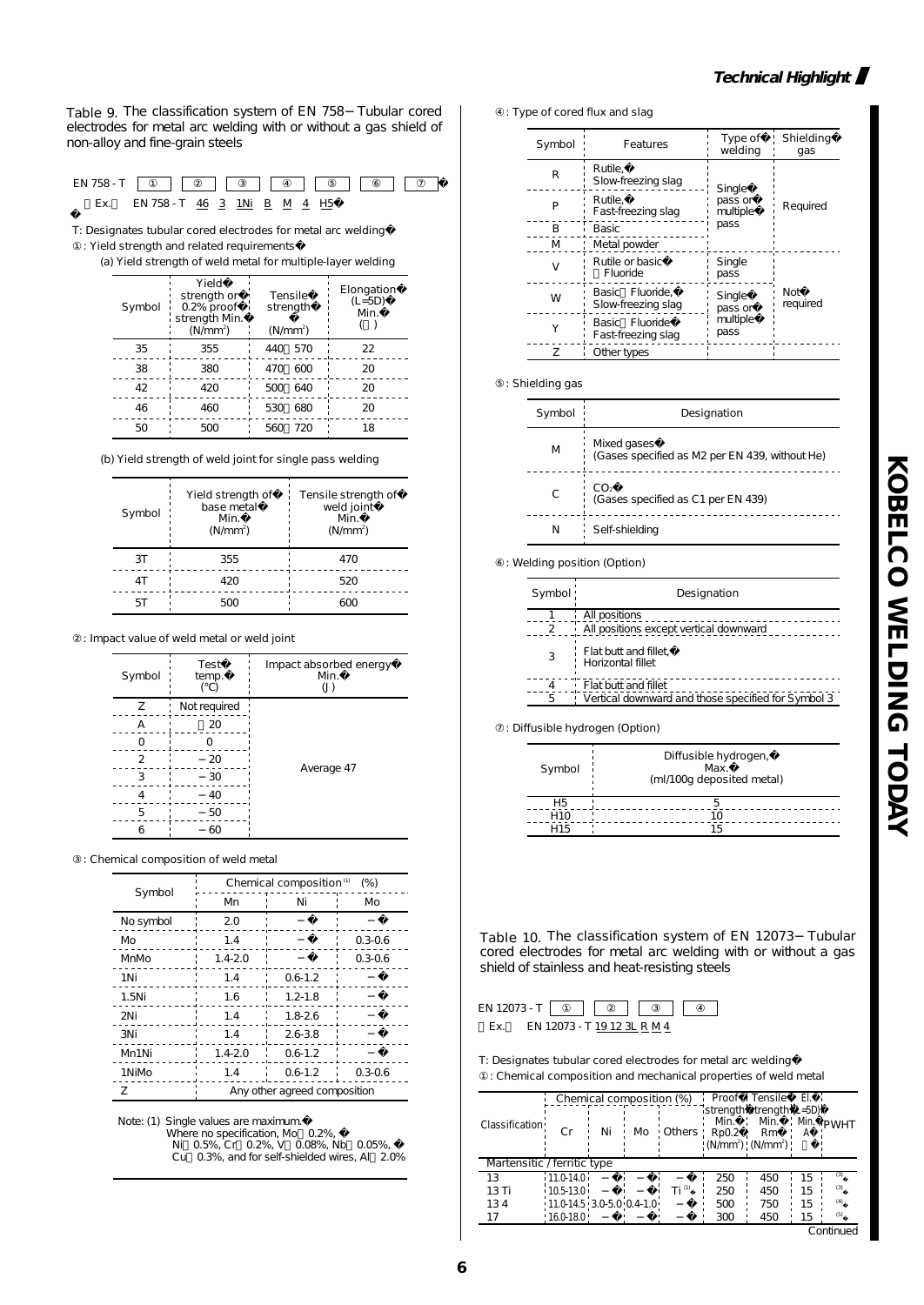# **Technical Highlight**

|                                                   |                 | Chemical composition (%)                                                                                                                    |    |                                                 | Proof                                                                                                | i Tensile                       | EI.                        |                                                       |
|---------------------------------------------------|-----------------|---------------------------------------------------------------------------------------------------------------------------------------------|----|-------------------------------------------------|------------------------------------------------------------------------------------------------------|---------------------------------|----------------------------|-------------------------------------------------------|
| Classification!                                   | Cr              | Ni                                                                                                                                          | Mb | Others                                          | strength strength (L=5D)<br>Mn.<br>RpQ <sub>2</sub><br>(N/mm <sup>2</sup> ) ¦ (N/mm <sup>2</sup> ) ¦ | Mn.<br>Rm                       | Mn.<br>А                   | PWHT                                                  |
|                                                   | Austenitic type |                                                                                                                                             |    |                                                 |                                                                                                      |                                 |                            |                                                       |
| 19 9 L<br>199Nb<br>19123L<br>19123Nb<br>1913 4N L |                 | $180-21.0$ , 9.0-11.0<br>!180-21.0! 9.0-11.0!<br>!17.0-20.0 10.0-13.0 2.5-3.0<br>17.0-20.0 10.0-13.0 2.5-3.0<br>17.0-20.0 12.0-15.0 3.0-4.5 |    | $Nb^{(2)}$<br>$Nb^{(2)}$<br>N:<br>$0.08 - 0.20$ | 320<br>350<br>320<br>350<br>350                                                                      | 510<br>550<br>510<br>550<br>550 | 30<br>25<br>25<br>25<br>25 | : None<br>None<br>! None<br><sup>*</sup> None<br>None |
| Austenitic-ferritic high corrosion resisting type |                 |                                                                                                                                             |    |                                                 |                                                                                                      |                                 |                            |                                                       |
| 2293NL                                            |                 | $21.0240$ 7.5-10.5 2.5-4.0 008-0.20                                                                                                         |    | N:                                              | 450                                                                                                  | 550 20 None                     |                            |                                                       |
| Fully-austenitic high corrosion resisting type    |                 |                                                                                                                                             |    |                                                 |                                                                                                      |                                 |                            |                                                       |
| 1816 5 N L 17.0 200 155-19.0 3.5-5.0 008-0.20     |                 |                                                                                                                                             |    |                                                 |                                                                                                      | 300 480 25 None                 |                            |                                                       |
| Special type                                      |                 |                                                                                                                                             |    |                                                 |                                                                                                      |                                 |                            |                                                       |
| 188Mn<br>20103<br>2312L<br>23122L<br>299          |                 | '17.0-20.0' 7.0-10.0'<br>19.5-22.0 9.0-11.0 2.0-4.0<br>22.0-25.0 11.0-14.0<br>22.0-25.0 11.0-14.0 2.0-3.0<br>'27.031.08012.0                |    |                                                 | 350<br>400<br>320<br>350<br>450                                                                      | 500<br>620<br>510<br>550<br>650 | 25<br>20<br>25<br>25<br>15 | : None<br>None<br>' None<br>None<br>None              |
| Heat resisting type                               |                 |                                                                                                                                             |    |                                                 |                                                                                                      |                                 |                            |                                                       |
| 2212H<br>25 20                                    |                 | 200-230-100-130<br>23.0-27.0.18.0-22.0.                                                                                                     |    |                                                 | 350<br>350                                                                                           | 550<br>550                      | 25<br>20                   | None<br>None                                          |
| Note (1) Ti:10 x C%-1.5%                          |                 | $(0.11, 0.00, 4.40, 11, 1.1, 1.1, 1.1, 7, 1.000)$                                                                                           |    |                                                 |                                                                                                      |                                 |                            |                                                       |

(2) Nb:8× C%-1.1%; Nb can be replaced with Ta up to 20%<br>(3) 840-870 × 2h heating, followed by FC to 600 and later AC<br>(4) 580-620 × 2h heating, followed by AC  $(5)$  760-790  $\times$  2h heating, followed by FC to 600 and later AC

: Type of flux

| Symbol | <b>Features</b>               |
|--------|-------------------------------|
| R      | Rutile,<br>Slow-freezing slag |
| P      | Rutile,<br>Fast-freezing slag |
| M      | Metal powder                  |
| U      | Self-shielding                |
|        | Other types                   |

#### : Shielding gas

| Symbol | Designation                                                      |
|--------|------------------------------------------------------------------|
| M      | Mixed gases<br>(Gases specified as M2 per EN 439,<br>without He) |
| C      | CO <sub>2</sub> (Gases specified as C1 per EN 439)               |
| N      | Self-shielding                                                   |

#### : Welding position (Option)

| Symbol | Designation                                 |
|--------|---------------------------------------------|
|        | All positions                               |
|        | All positions except vertical downward      |
|        | Flat butt and fillet, and horizontal fillet |
|        | Flat butt and fillet                        |
| 5      | Vertical downward and those for Symbol 3    |

## **(4) Tensile test specimen gauge length**

The EN standard specifies the elongation of tensile test specimens with a 5D gauge length, while the AWS standard specifies that with a 4D gauge length. In the case of steel specimens, the use of a 5D gauge length generally results in smaller elongation than with a 4D gauge length.

#### **(5) Principle of strength design**

The EN standard specifies yield strength or 0.2% proof strength for the designator representing the strength of weld metal, while the AWS standard specifies tensile strength of weld metal for the strength designator.

### **(6) Unit system**

The EN standard uses the International System of Units (SI unit) such as N/mm2 for tensile strength, Joule for impact strength, and for testing temperature, while the AWS standard has been using the U.S. Customary Units such as psi or ksi for tensile strength, fl-lb for impact strength and **°**F for testing temperature, although the AWS standard has been expanding the SI-unit versions.

## **(7) Official standard version**

In contrast to the publication of AWS standards in English only, the EN standards are prepared in three official versions: English, French and Germany. In addition, versions in other languages translated under the authority of the relevant CEN member, can be considered as official. After a particular EN standard has been established, it is used without alteration; e.g. BS EN 758 and DIN EN 758 have the same content.

# **What countries approve EN standards**

The following countries have approved the EN standards for welding consumables. Austria, Belgium, Czech Republic, Denmark, Finland, France, Germany, Greece, Hungary, Iceland, Ireland, Italy, Luxemburg, Malta, Netherlands, Norway, Portugal, Slovakia, Spain, Sweden, Switzerland and the United Kingdom.

Taking this situation into consideration, Kobe Steel has been using, besides the AWS standards, the EN standards to classify mainly carbon steel, low-temperature steel and stainless steel flux-cored wires for international trade.

# **EN standards for other types of metals**

In addition to the EN standards shown in **Table 7**, those for nickel and nickel alloys, aluminum and aluminum alloys, titanium and titanium alloys and cast irons are being established.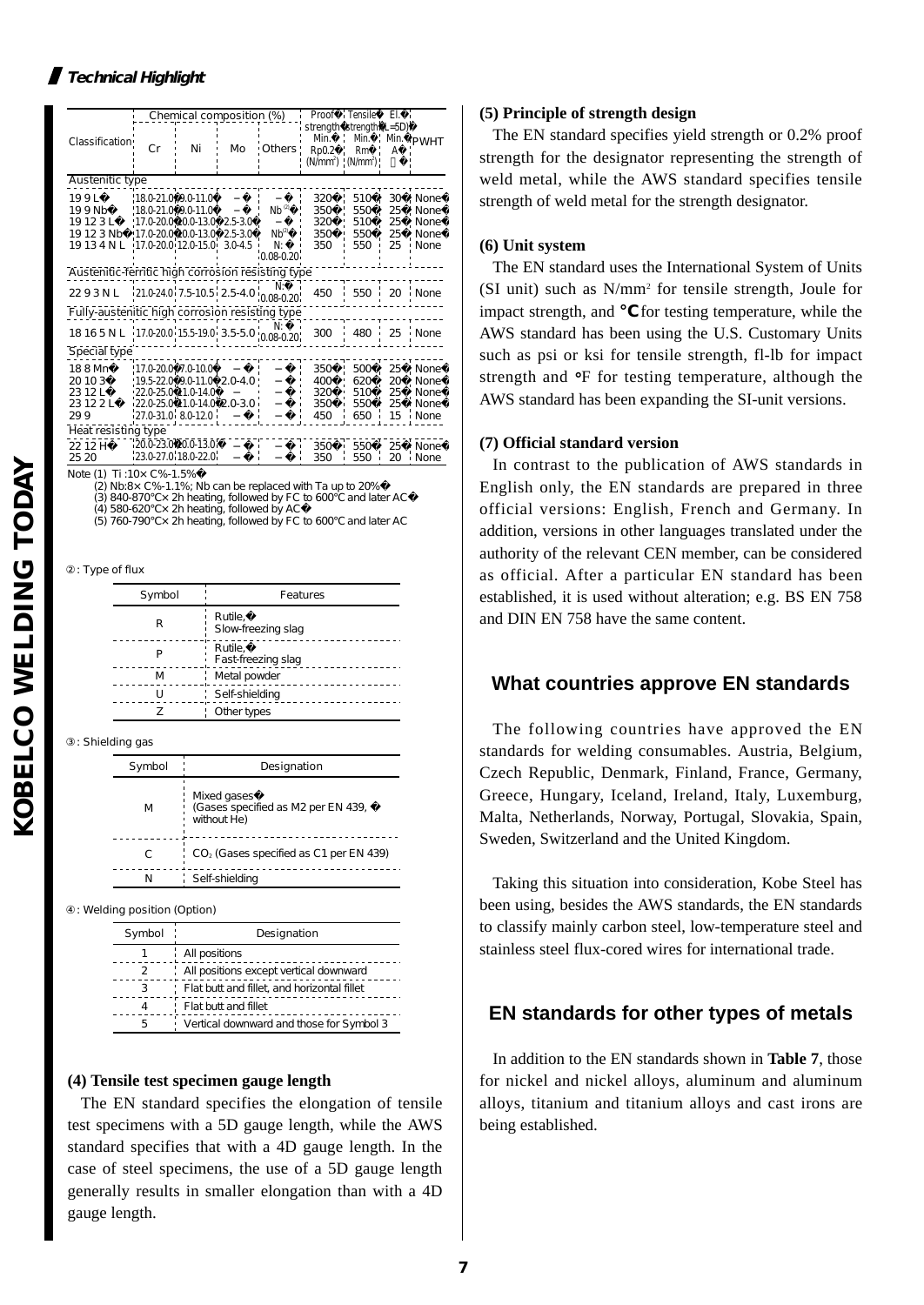

Porosity refers to cavity-type discontinuities or pores formed by gas entrapment during the solidification of molten weld metal. Porosity reduces the strength of a weld. In arc welds, it is caused by dissolved gases that are usually present in a molten weld metal. If the dissolved gases are present in amounts greater than their solubility limits, the excess is forced out of the solution in the form of bubble or gas pockets as the weld metal solidifies.

The gases, which may be present in the molten weld pool, include hydrogen, oxygen, nitrogen, carbon monoxide, carbon dioxide, water vapor, hydrogen sulfide, and rarely, argon, and helium. Hydrogen is the major cause of porosity in weld metals. In addition, when the base metal is coated with zinc-bearing primer or is galvanized, zinc vapor can be one of the gases.

Porosity is generally spherical but may be cylindrical. Cylindrical or elongated porosity is also referred to as **"**piping porosity**"**or**"**wormhole.**"**Other types are cluster porosity, which is a localized group of pores, and linear porosity, in which a number of pores are aligned. When porosity is seen in the weld face, it is also referred to as **"**pit.**"**When porosity is detected, by fracture or radiograph tests, as a sub-surfaced pore that does not extend to the weld face, it is also referred to as **"**blowhole.**"**

Typical cluster porosity (blowholes) is shown in **Figure 1**, which was caused by improper arc starting with a low hydrogen type covered electrode. This can happen even if redried before use. In order to prevent this type of porosity, the backstep technique should be used to start the arc. **Figure 2** shows typical linear porosity (pits and blowholes), which was caused by the primer coated on the base metal. In order to prevent the detrimental effect of the primer, either the primer should be removed from the fusion surfaces before welding or primer-resistant welding wire should be used. MX-200 is recommended.



Cluster porosity (blowholes) appeared in the cross section in a weld bead



Cluster porosity (blowholes) appeared in a radiography of a weld bead

Figure 1. Typical cluster porosity occurring at the start of a weld bead (detected by cross sectional inspection for the top and by X-ray test for the bottom), caused by improper arc starting in shielded metal arc welding with a low hydrogen type covered electrode



Porosity (pits) appeared in the surface of a weld bead



Porosity appeared in the fracture surface of a weld bead

Figure 2. Typical linear porosity occurring in a fillet weld of primer-coated steel plates in gas metal arc welding

Misuse of welding processes, mishandling of welding consumables, and base metal surface contaminants cause the occurrence of porosity. Proper welding procedures for a given combination of welding process, base metal and welding consumable should produce welds that are essentially free of porosity. In this sense, the following procedures are essential.

- 1. Use properly dried welding consumables.
- 2. Use base metals that are free of contaminants
- 3. Maintain welding machines in good condition.
- 4. Use proper welding technique.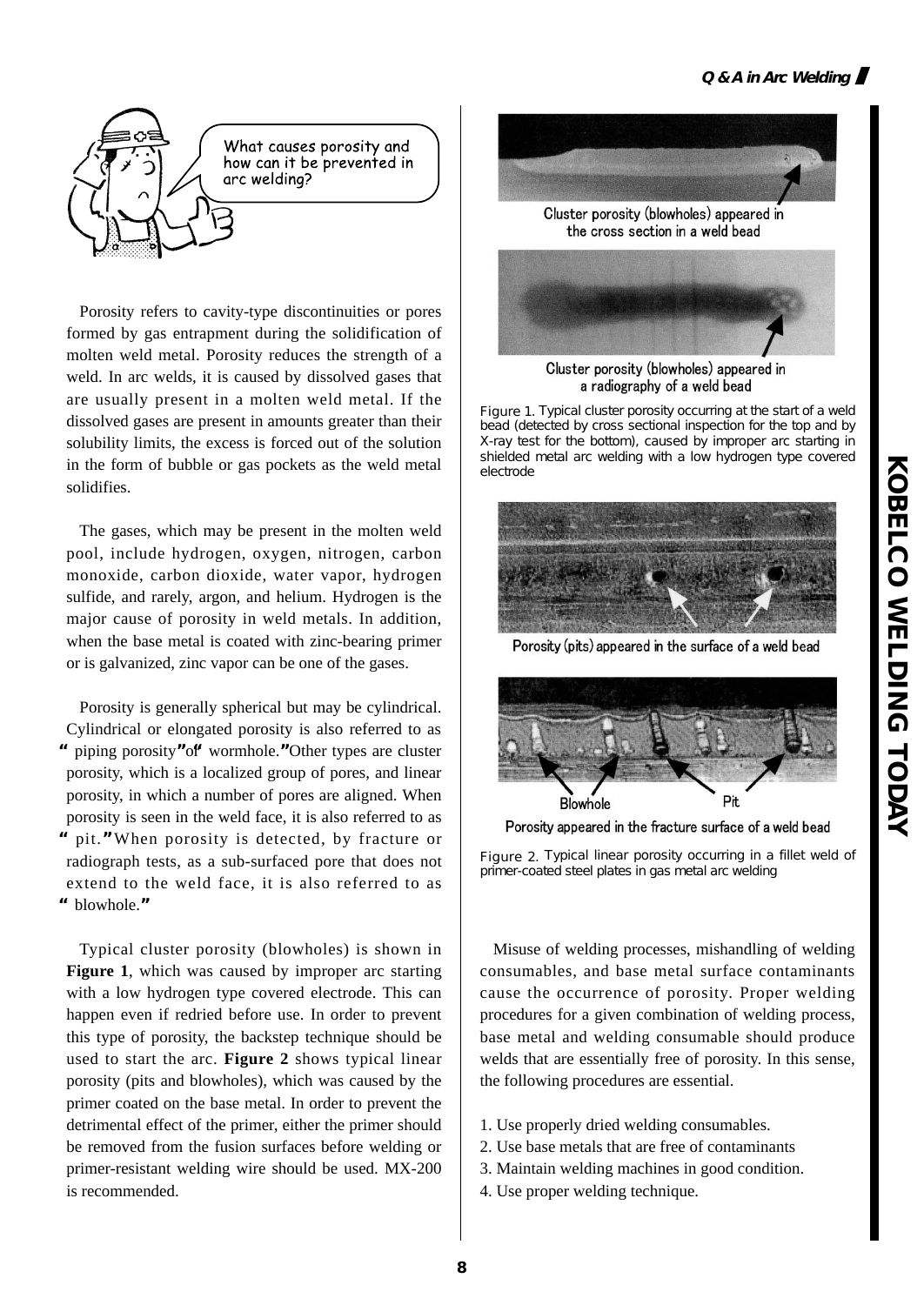# **Bulletin**

# **IIW Annual Assembly 2004 in Osaka**

The IIW Annual Assembly was held in Osaka on 11- 16 July, bringing together welding researchers and engineers from all over the world. This was the 57th assembly and the third one held in Japan after the Kyoto Assembly in 1969 and the Tokyo Assembly in 1986. A total of 748 participants from 43 countries attended, including such non-IIW-member countries as South Korea, Indonesia, Malaysia and Vietnam. Since the assembly was held during the Japan International Welding Show at the same place, it was very well attended.

The assembly was combined with 24 Technical Working Units that consisted of the 1st to 16th Technical Commissions as well as eight Select Committees and Study Group Meetings, where the participants actively participated in presentations and discussions. Still more research presentations and discussions were held at the concurrent Annual IIW International Conference entitled**"**Technical Trends and Future Prospectives of Welding Technology for Transportation, Land, Sea, Air and Space.**"**

The attendees from Kobe Steel made six research presentations (including collaborative research reports) about welding consumables for high steel, two-joint synchronized robotic arc welding system, trend and perspective on welding consumables, state-of-the art welding consumables for offshore structures, hybrid laser-MAG welding of galvanized steel sheets, and MAG welding wires for thin steel sheets in the automotive industry. These presentations earned high appraisals.



The IIW flag handed over from Japan to the successor Czech Republic at the opening ceremony (left)

A traditional dance at the Japanese Summer Festival buffet party (right)



A buffet party, called**"**Japanese Summer Festival,**"** as well as the annual banquet was also held, allowing the participants to enjoy night life in addition to the assembly. The next 58th Annual Assembly is scheduled to open in Prague, Czech Republic, on 10-16 July 2005.

> Reported by T. Morimoto, Senior Researcher, Technical Development Dept., Kobe Steel

# **Greetings from a new member of the IOD staff**



I feel privileged to be given an opportunity to introduce myself. Yutaka Muraoka is my name. I entered Kobe Steel in March 2004 and was posted into the International Operations Department of the Welding Company.

**Yutaka Muraoka** Manager IOD Kobe Steel

Back in April 1982, now 22 years ago, I entered Nissho-Iwai Co., Ltd., a trading company formerly

part of the now defunct Suzuki Shoten. I worked in the Welding Material Department that was selling Kobe Steel**'**s welding products both domestically and internationally. After 8 years in domestic sales, I was transferred to the export force and handled exports and off-shore trade of Kobe Steel**'**s welding products for another 8 years.

Then I was assigned to Nissho-Iwai**'**s Myanmar Office, leaving the welding business in which I had worked for 16 years. During my four years**'**stay in the Union of Myanmar, I was engaged in various kinds of business such as setting up schemes to implement Japan**'**s Official Development Aid in collaboration with the Myanmar Government, plant construction contracting, export of frozen shrimps and import of chemicals.

Back in Japan after 4 years, I was given the task of developing new business in Okinawa and was assigned to the Naha Branch Office. My hard work during my two years**'**stay there was rewarded, I am happy to say, by the successful starting of a new business in a field that Nissho-Iwai had never been able to penetrate.

After six years, I am back again in the welding business as the manager in charge of the East Asian market (Korea, China and Taiwan) at Kobe Steel. I am tackling my tasks with a sense of familiarity. But at the same time with a fresh mind of a newcomer.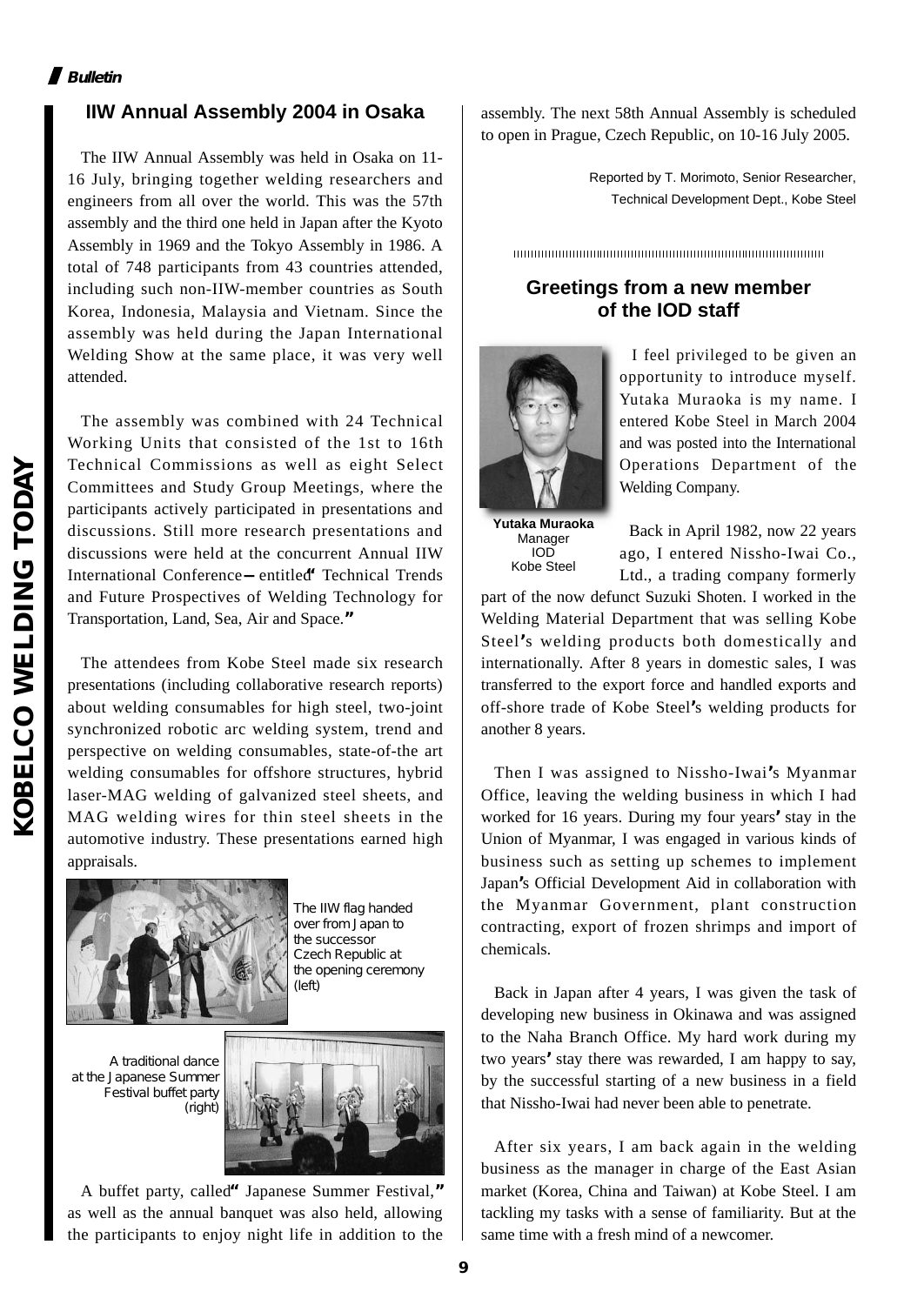

# **Japan International Welding Show 2004 at INTEX OSAKA**

The Japan International Welding Show 2004 was held from July 14 through 17 in the scorching mid-summer

heat at INTEX OSAKA in Osaka. As the annual assembly of the IIW or the International Institute of Welding was held at the same time in Osaka, a total of 59,590 visitors attended, more than 7,000 over the number at the previous show in Osaka in 2000. The many visitors from overseas created an international atmosphere. In total, the number of exhibitors was 186 (172 domestic; and 13 from overseas). The main theme of the Show was**"***Welding and Joining Technology: Bridging the World from Japan to Asia and to the World*.**"**

KOBELCO**'**s booth drew as many as 200 foreign guests, who showed much interest in our state-of-the-art products. Our booth, featuring the slogan,**"***KOBELCO Supports Your Manufacturing*,**"**operated 4 corners where our products were exhibited and demonstrated.

For the first time, we stationed our two demonstration cars, which are nicknamed**"**Yohtaro**"**and**"**Yohjiro**"** (literally the first and second sons of a welder), outside the exhibition halls. Beside the cars, visitors could experience arc welding trials using the exhibited products.





Visitors enjoying Kobelco's exhibitions (top), Shinyokai's 100-year memorial tree (middle) and Kobelco staff at the booth (bottom)

In commemoration of the centennial of

- **"**Shin-yo-kai,**"**the Kobelco**'**s domestic sales network, we fabricated using steels
- **"**The Centennial Tree of Shin-yo-kai,**"** a collaborative display for Shin-yo-kai member visitors, who were permitted to weld leaves onto the tree.

At our booth inside the exhibition hall, visitors were

drawn to the demonstration of the newest robotic welding systems, the video showing in the corners, and the photos and explanation panels. Exhibited products included the DW-T series flux-cored wires for thin stainless steels, and the advanced NC series covered electrodes for stainless steels.

Our staff members were kept busy, receiving visitors at our booth, which made us foresee the potential further expansion of the welding market.

At the show on the whole, there were no particularly novel welding consumables. However, non-Cucoated solid wires were exhibited by various manufacturers, which indicated that non-Cu-coated solid wires are coming to be widely used.

The next Japan International Welding Show will be held in Tokyo in 2006. We, Kobe Steel, will continue our efforts to enrich our exhibits and demonstrations for the coming Show and look forward to your visit.

Reported by Yu Agatsuma IOD, Kobe Steel

#### **KOBELCO WELDING TODAY October 2004, Vol.7 (No.4)**

Publisher : The International Operations Dept., Welding Company, Kobe Steel, Ltd. Printer : Fukuda Printing Co., Ltd. Editor : KOBELCO WELDING TODAY Editorial Staff URL : http : // www.kobelco.co.jp E-MAIL : iod@melts.kobelco.co.jp